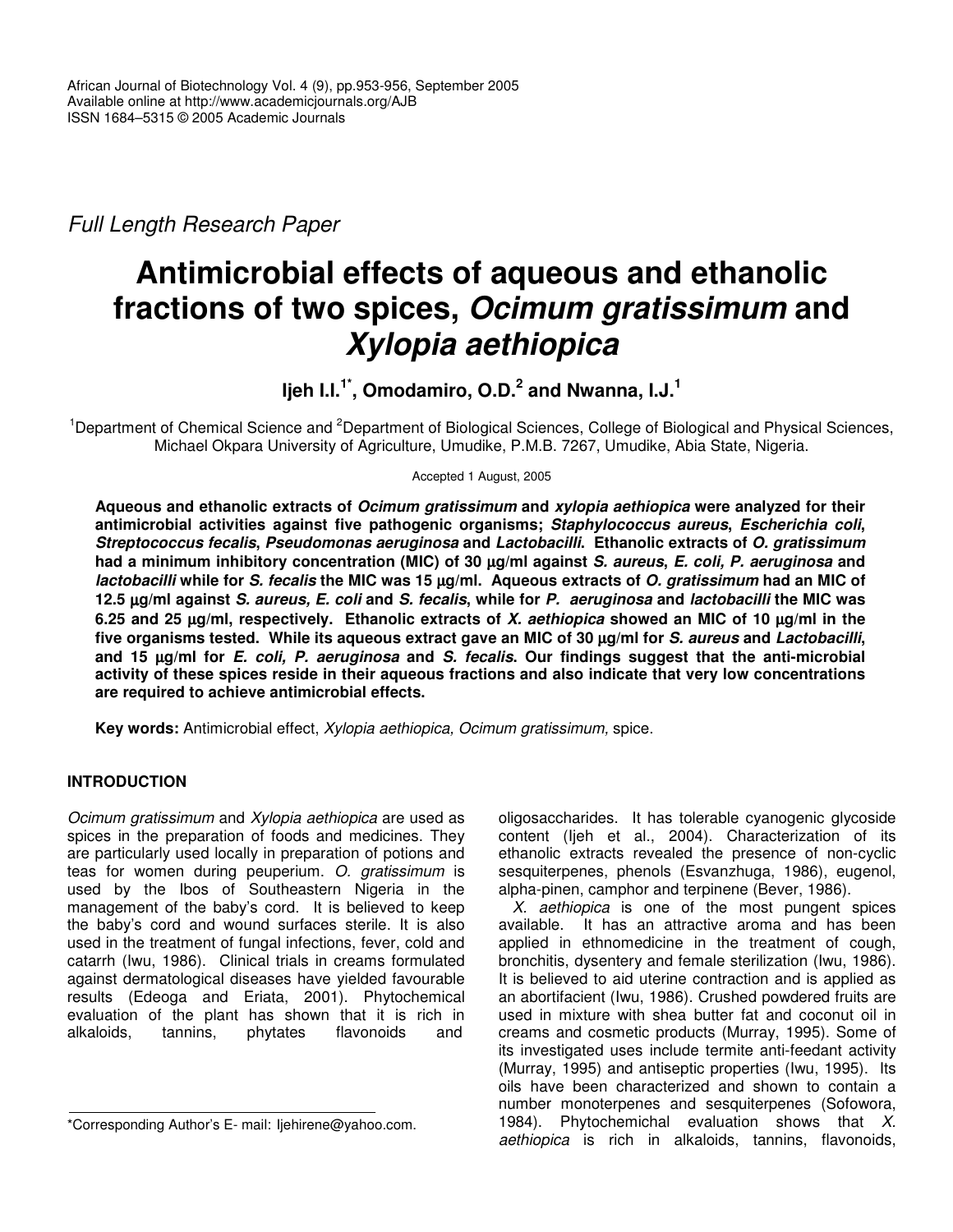|               | Zone of inhibition (mm)     |                             |                               |                              |             |
|---------------|-----------------------------|-----------------------------|-------------------------------|------------------------------|-------------|
| Organism      | 50 $\mu$ g/ml of<br>extract | $25 \mu g/ml$ of<br>extract | 12.5 $\mu$ g/ml of<br>extract | $6.5 \mu g/ml$ of<br>extract | MIC (µg/ml) |
| S. aureus     | 14.0                        | 7.0                         | 3.0                           | 0.0                          | 12.5        |
| E. Coli       | 15.0                        | 10.0                        | 5.0                           | 0.0                          | 12.5        |
| P. aeruginosa | 12.0                        | 10.0                        | 6.0                           | 3.0                          | 6.25        |
| S. fecalis    | 16.0                        | 10.0                        | 3.0                           | 0.0                          | 12.5        |
| Lactobacilli  | 8.0                         | 2.0                         | 0.0                           | 0.0                          | 25.0        |

**Table 1.** Anti-microbial effect of aqueous extracts of *O. gratissimum*.

**Table 2.** Anti-microbial effect of ethanolic extract of *O. gratissimum*.

| Organism      | Zone of inhibition (mm)  |                          |                          | MIC (µg/ml) |
|---------------|--------------------------|--------------------------|--------------------------|-------------|
|               | 60 $\mu$ g/ml of extract | 30 $\mu$ g/ml of extract | 15 $\mu$ g/ml of extract |             |
| S. aureus     | 5.0                      | 2.0                      | 0.0                      | 30          |
| E. Coli       | 10.0                     | 6.0                      | 0.0                      | 30          |
| P. aeruginosa | 8.0                      | 3.5                      | 0.0                      | 30          |
| S. fecalis    | 11.0                     | 7.0                      | 2.0                      | 15          |
| Lactobacilli  | 5.0                      | 0.8                      | 0.0                      | 30          |

steroids, oligosaccharides and has tolerable levels of cyanogenic glycosides (Ijeh et al., 2004).

A major limitation to the use of these plants is the side effects associated with their use in high doses. This present study is aimed at providing guide concentrations to users of this plant in the treatment of number of common infections.

#### **MATERIAL AND METHODS**

#### **Collection and preparation of plant materials**

Fresh leaves of *O. gratissimum* and seed of *X. aethiopica* were bought from Umuahia main market in Abia State, Nigeria. They were botanically identified at the taxonomy unit of the Department of Forestry of the Michael Okpara University of Agriculture, Umudike, Nigeria. The leaves and seeds were sun-dried to a constant weight over a ten-day period. They were milled to fine powder with the aid of a clean electric blender. 50 g milled plant material was soaked in 200 ml of distilled water to prepare the aqueous extract, and in 200 ml of ethanol to prepare the ethanolic extract. It was allowed to stand for 24 h after which it was filtered using a whatman No. 1 filter paper and the filtrate was evaporated to dryness over a steam bath. The residue after filtration was redissolved in de-ionized water to obtain varying concentrations which were used for the anti-microbial tests.

#### **Preparation of the innocula**

Microorganism (*Staphylococcus aureus*, *Escherichia coli*, *Streptococcus fecalis*, *Pseudomonas aeruginosa* and *Lactobacilli*) used in the work were obtained from the stock culture of the microbiology laboratory of the Federal Medical Center, Umuahia,

Abia State, Nigeria. Viability test of each isolate was carried out by resuscitating the organisms in buffered peptone broth and thereafter subcultured into nutrient agar medium and incubated at 37°C for 24 h.

#### **Antimicrobial screening tests**

The sensitivity of selected organisms to the aqueous and ethanolic extracts of *O. gratissimum* and *X*. *aethiopica* was evaluated by the cup-plate agar diffusion method (Ebi and Ofoefule, 1997). 20 ml of molten nutrient agar was seeded with 0.2 ml of broth cultures of the test organisms in sterile petri-dishes. The petri-dishes were rotated slowly to ensure a uniform distribution of microorganisms. They were then left to solidify and in the dish. Cups of 8.0 mm diameter were made in the agar using a sterile cork borer. Different concentrations of the test extracts were inoculated into the cups using a sterile Pasteur pipette. The dishes were allowed to stand for about 30 min at room temperature to allow for proper diffusion of the extracts to take place. The plates were then incubated at 37°C for 24 h. This procedure was repeated for each extract concentration and the mean diameter/zone of inhibitions were measured and recorded. The minimum inhibitory concentration (MIC) was determined by comparing the different concentrations of a particular extract having different zones of inhibition and the selecting the lowest concentration for each extract.

### **RESULTS AND DISCUSSION**

The tested organisms showed a higher sensitivity to aqueous extracts of *O. gratissimum* and *X. aethiopica*. *Lactobacilli* appear to be the least sensitive to all the extracts (Tables 1 and 2 show that it had the highest MIC for both aqueous extracts). *P. aeruginosa* was found to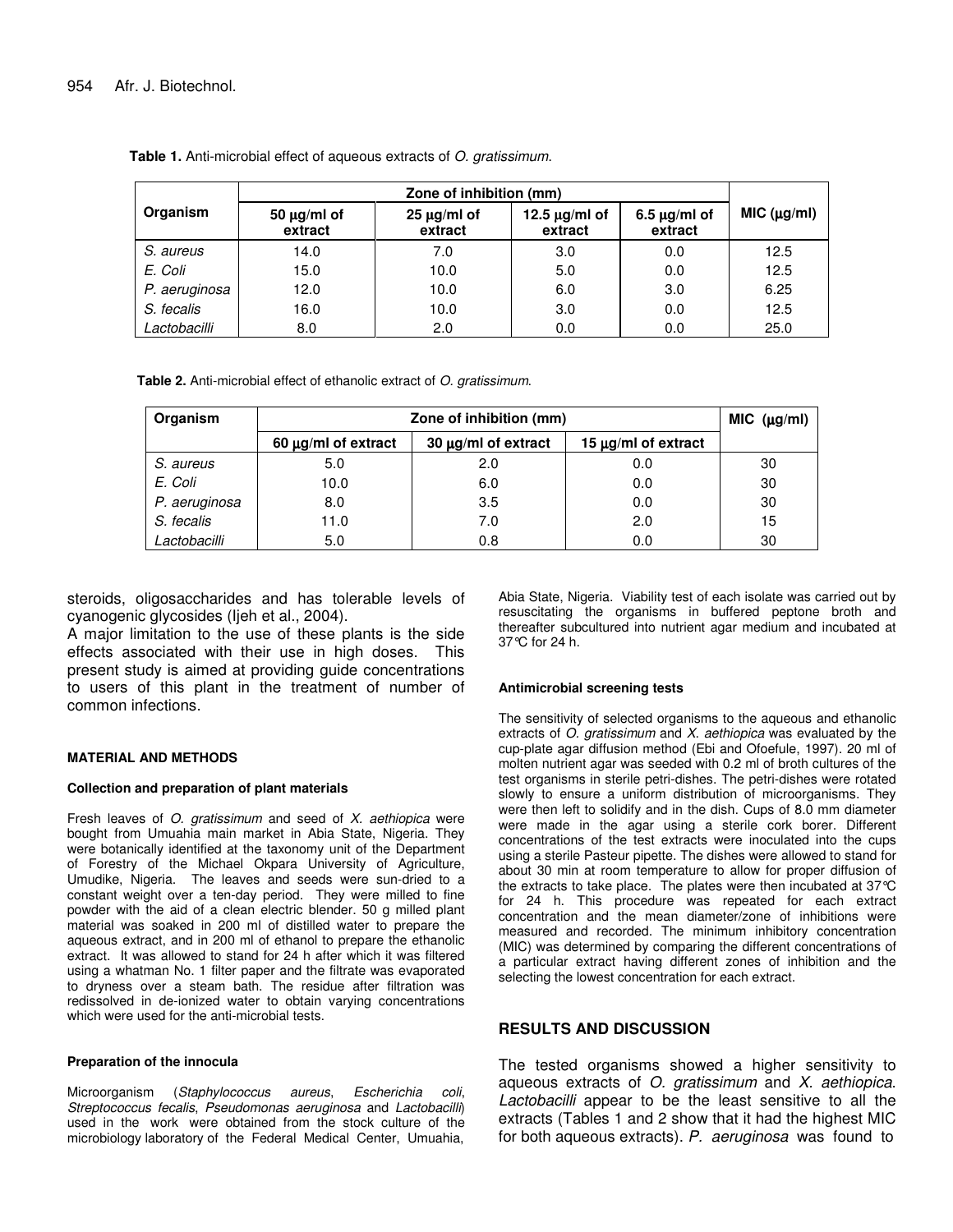|               | Zone of inhibition (mm)  |                     |                     |             |
|---------------|--------------------------|---------------------|---------------------|-------------|
| Organism      | 60 $\mu$ g/ml of extract | 30 µg/ml of extract | 15 µg/ml of extract | MIC (µg/ml) |
| S. aureus     | 11.0                     | 7.0                 | 0.0                 | 30          |
| E. Coli       | 12.0                     | 9.0                 | 4.0                 | 15          |
| P. aeruginosa | 10.0                     | 9.0                 | 3.0                 | 15          |
| S. fecalis    | 14.0                     | 8.0                 | 6.0                 | 15          |
| Lactobacilli  | 9.0                      | 4.0                 | 0.0                 | 30          |

**Table 3.** Antimicrobial effect of aqueous extracts of *X. aethiopica*.

**Table 4.** Antimicrobial effect of ethanolic extracts of *X. aethiopica*.

| Organism      | Zone of inhibition (mm)   |                           |                          |                          | <b>MIC</b>   |
|---------------|---------------------------|---------------------------|--------------------------|--------------------------|--------------|
|               | 500 $\mu$ g/ml of extract | 100 $\mu$ g/ml of extract | 50 $\mu$ g/ml of extract | 25 $\mu$ g/ml of extract | $(\mu g/ml)$ |
| S. aureus     | 8.0                       | 5.0                       | 0.0                      | 0.0                      | 100          |
| E. Coli       | 12.0                      | 8.0                       | 0.0                      | 0.0                      | 100          |
| P. aeruginosa | 9.0                       | 6.5                       | 0.0                      | 0.0                      | 100          |
| S. fecalis    | 10.0                      | 6.0                       | 0.0                      | 0.0                      | 100          |
| Lactobacilli  | 8.0                       | 6.8                       | 0.0                      | 0.0                      | 100          |

be more sensitive to aqueous extracts of *O. gratissimum* than all the other organisms tested. This finding justifies the ethnomedical use of *O. gratissimum* leaves as a plaster to cover wound surfaces and baby cord. *P. aeruginosa*, *E*. *coli, S*. *aureus* are common human commensals and have been incriminated in the infection of wounds (Duguid et al., 1985). This finding also justifies the application of *O. gratissimum* in dermatological creams and indicates that effective doses could be achieved at very low concentrations. We have previously reported an  $ED_{50}$  of 23.95  $\mu$ g/ml for aqueous extracts of *O. gratissimum* (Ijeh et al., 2004). This compares well with our present finding of a minimum inhibitory concentration of 6.25 to 25.0 µg/ml for aqueous extracts of *O. gratissimum*. Also the present finding of an MIC 15 to 30 µg/ml with the ethanolic extract compares well with an  $ED_{50}$  of 26.30  $\mu$ g/ml previously reported (ljeh et al., 2004) for ethanolic extracts of *O. gratissimum*.

A higher MIC was recorded for both ethanolic fractions of *X. aethiopica* (100 µg/ml) and *O. gratissimum* (15 – 30 µg/ml) (Tables 2 and 4). Our present findings show that the aqueous fractions of both plants have more potential as an antimicrobial agent than its ethanolic fractions. The use of hot decoctions of these plants in the treatment of cough, dysentery and female sterilization is often limited by the disagreeable peppery and bitter taste associated with its use in high concentrations. This limitation can be considerably reduced if the finding of a low MIC in this work supported by our earlier reported low  $ED_{50}$  (lieh et al., 2004) is applied as a guide concentration in the preparation of these decoctions. *S. aureus* and *E. coli* have been frequently incriminated in food poisoning incidence which is often associated with gastroenteritis (Entani et al., 1998). Our findings support the ethnomedicinal use of both *O. gratissimum* and *X. aethiopica* in the management of stomach aches and gastroenteritis.

#### **REFERENCES**

- Bever BO (1986). Medicinal Plants in Tropical West Africa. Cambridge University Press. p. 456.
- Burkill HM (1985). The Useful Plants of West Tropical Africa. Families A-D, Royal Botanic Garden. pp. 44-51.
- Duguid JP, Marmoin BP, Swain RHA (1985). Mackie and McCarthy Medical Microbiology. A guide to laboratory Diagnosis and Control of Infection. ELBS and Churchill living stone 14<sup>th</sup> Ed. pp. 236-286.
- Ebi GC, Ofoefule SI (1997). Investigation into the folkloric anti-microbial activities of Landolphia Owerriance. Phytother. Res. 11: 147-151.
- Edeoga HO, Eriata DO (2001). Alkaloids, Tannins, and Saponin contents of some Nigerian medicinal plants. J. Med. Arom. Plant Sci. 23: 344-9.